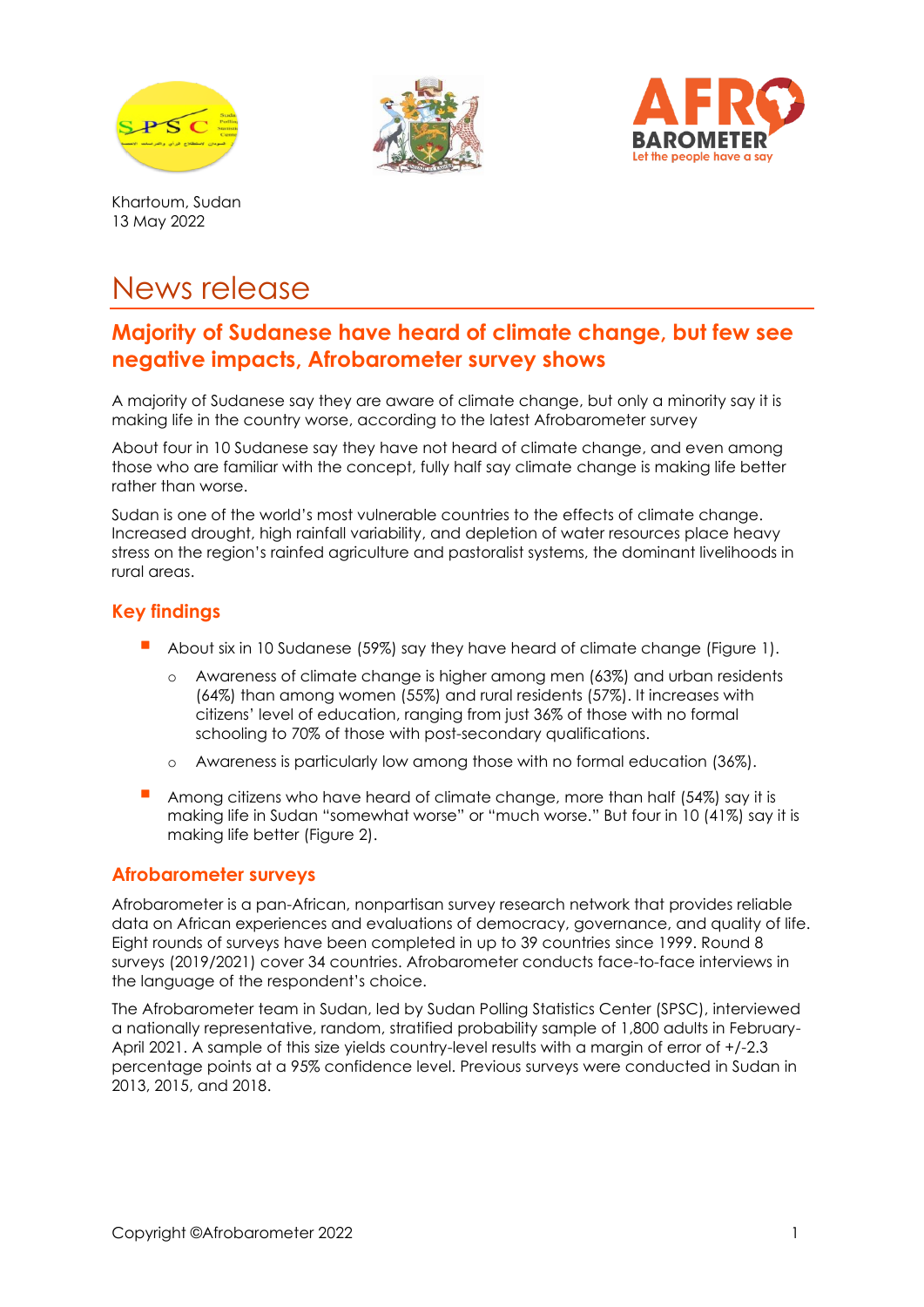

#### **Figures**





*Respondents were asked: Have you heard about climate change, or haven't you had the chance to hear about this yet?* 



**Figure 2: Impact of climate change** | Sudan | 2021

*Respondents were asked: Do you think climate change is making life in Sudan better or worse, or haven't you heard enough to say? (Note: The question was only posed to respondents who say they have heard of climate change)*